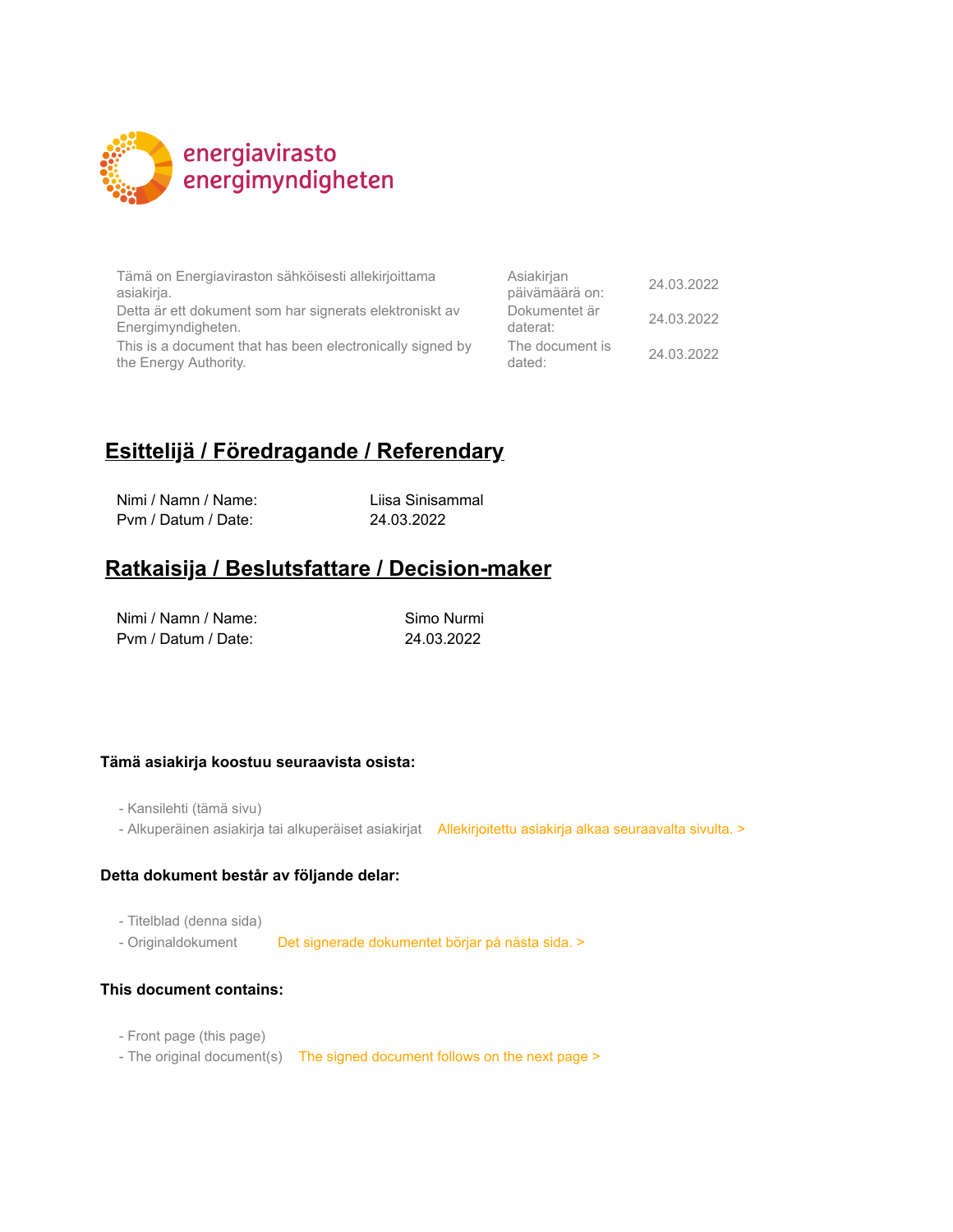**Statement** 1(2)



714/050003/2022

24.3.2022

Public Utilities Commission sprk@sprk.gov.lv

# **Statement regarding Public Utilities Commission's (PUC) Public consultation on the amendments to the Regulations on the Use of the Inčukalns Underground Gas Storage Facility**

Finnish Energy Authority would like to thank the Public Utilities Commission (PUC) for the opportunity to provide comments on the amendments to the regulatory framework of the Inčukalns gas storage facility. With this statement Finnish Energy Authority expresses its view to the consultation.

In the briefing of the public consultation document, it is stated: "In addition, the draft amendments clarify the application of regulatory enactments in case any of the crisis levels in the natural gas supply sector specified in the European Union Regulation concerning measures to safeguard the security of gas supply has been announced in Latvia. According to the amendments, if the competent national administrative authority has imposed special security of supply obligations, the system operator and system users must comply with them even if the obligations do not comply with the Regulations on the use of the storage facility."

Finnish Energy Authority would like to emphasize that EU's common gas market regulation relay on market-based mechanisms also in the case any of the crisis levels in the natural gas supply sector specified in the European Union Regulation concerning measures to safeguard the security of gas supply has been announced.

Finnish Energy Authority refers particularly to the following points in the regulation:

**Directive 2009/73/EC** concerning common rules for the internal market in natural gas:

- Recital (55)
	- $\circ$  In order to contribute to security of supply whilst maintaining a spirit of solidarity between Member States, notably in the event of an energy supply crisis, it is important to provide a framework for regional cooperation in a spirit of solidarity. Such cooperation may rely, if Member States so decide, first and foremost on market-based mechanisms. Cooperation for the promotion of regional and bilateral solidarity should not impose a disproportionate burden on or discriminate between market participants.
- Article 46 Safeguard measures
	- $\circ$  1. In the event of a sudden crisis in the energy market or where the physical safety or security of persons, apparatus or installations or system integrity is threatened, a Member State may temporarily take the necessary safeguard measures.